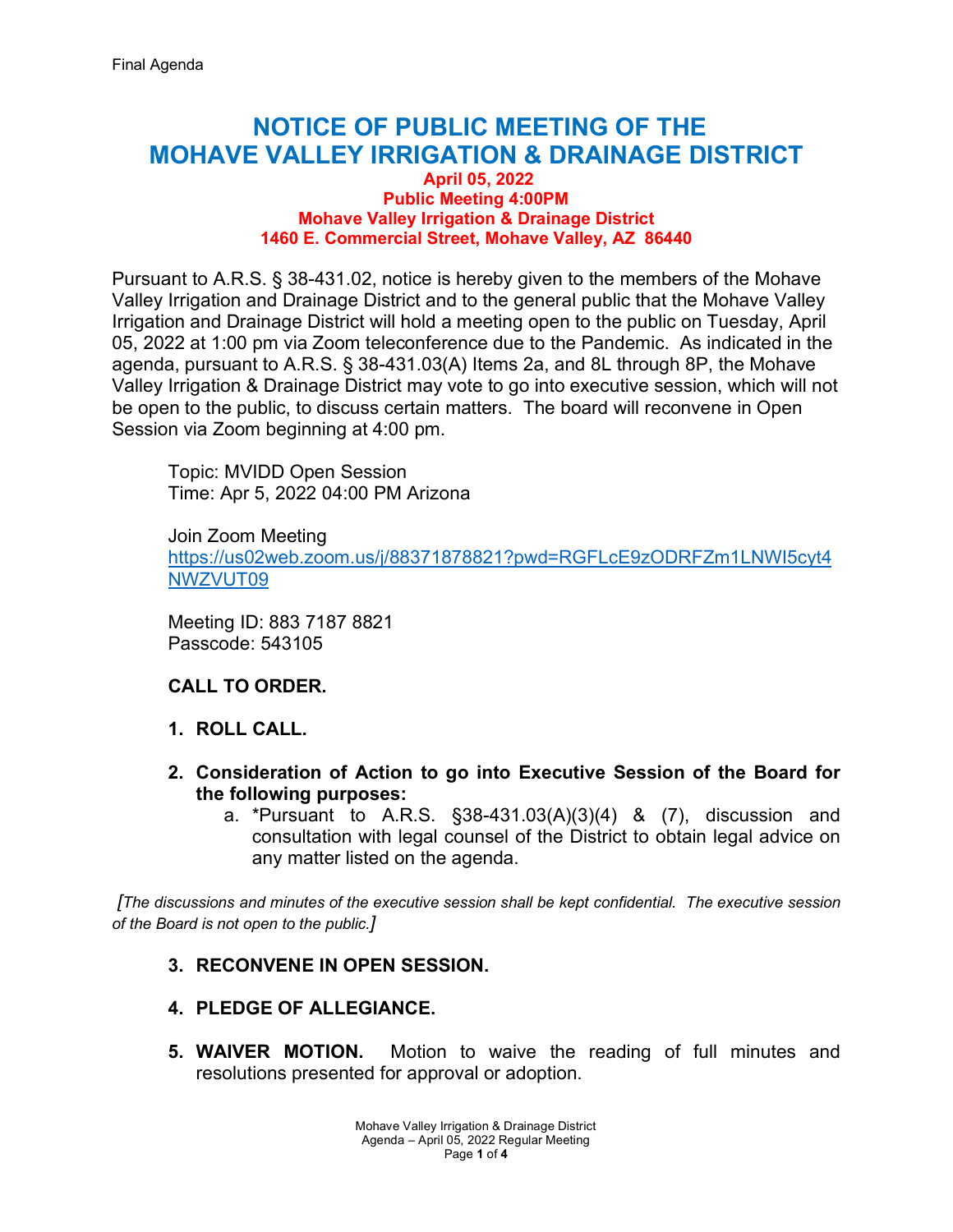**6. AGENDA MODIFICATION.** Possible action to withdraw from or move any item on the agenda.

### **7. REPORTS.**

### Water:

- a. [Staff report on District water use.](https://mvidd.net/wp-content/uploads/2022/03/2022-04-05-Regular-Board-Action-Form-Item-7a-Reports-Water-District-Use.pdf)
- b. [Bureau of Reclamation Lower Colorado Water Supply Report.](https://mvidd.net/wp-content/uploads/2022/03/2022-04-05-Regular-Board-Action-Form-Item-7b-Reports-Water-BOR.pdf)

#### Finances:

- c. [Profit & Loss Budget vs. Actual year to date July 1, 2021, thru](https://mvidd.net/wp-content/uploads/2022/03/2022-04-05-Regular-Board-Action-Form-Item-7c-Reports-Financial-profit-loss-vs-actual.pdf) February 28, 2022
- d. [Profit & Loss Statement for February](https://mvidd.net/wp-content/uploads/2022/03/2022-04-05-Regular-Board-Action-Form-Item-7d-Reports-Financial-profit-loss-statement.pdf) 2022.
- e. [Balance Sheet as of February 28, 2022.](https://mvidd.net/wp-content/uploads/2022/03/2022-04-05-Regular-Board-Action-Form-Item-7e-Reports-Financial-Balance-Sheet.pdf)

### Other:

f. MVIDD Staff Report. – General information to update the board members.

# **8. REGULAR AGENDA**

- **A. Approve the March 01, 2022, Regular Session Meeting Minutes.** [Discussion and possible action to approve the regular meeting minutes](https://mvidd.net/wp-content/uploads/2022/03/2022-04-05-Regular-Board-Action-Form-Item-8A-2022-03-01-Regular-Meeting-Minutes.pdf) for last month.
- **B. Approve the March 01, 2022, Executive Session Meeting Minutes.** Discussion and possible action to approve the executive session meeting minutes for last month.
- **C. [Approve the March 11, 2022, Special Regular Session Meeting](https://mvidd.net/wp-content/uploads/2022/03/2022-04-05-Regular-Board-Action-Form-Item-8C-2022-03-11-Special-Regular-Meeting-Minutes.pdf) Minutes.** Discussion and possible action to approve the special regular meeting minutes for last month.
- **D. Approve the March 11, 2022, Special Executive Session Meeting Minutes.** Discussion and possible action to approve the special executive session meeting minutes for last month.
- **E. Ratify Expenses for March 2022.** [Discussion and possible action to](https://mvidd.net/wp-content/uploads/2022/03/2022-04-05-Regular-Board-Action-Form-Item-8E-Ratify-Expenses-for-March-2022.pdf) ratify the expenses for last month.
- **F. [Willow Valley Estates 21, Tract 4228; T18N, R22W, Section 21; APN:](https://mvidd.net/wp-content/uploads/2022/04/2022-04-05-Regular-Board-Action-Form-Item-8F-Willow-Valley-Estates-21-T4228.pdf) 225-23-034. Request for an Extension of Preliminary Water Allocation for 24 residential lots.** Discussion and possible action regarding the extension request for a preliminary water allocation. This is a request for 12 months; the current extension expires April 10, 2022. All fees have previously been paid in full.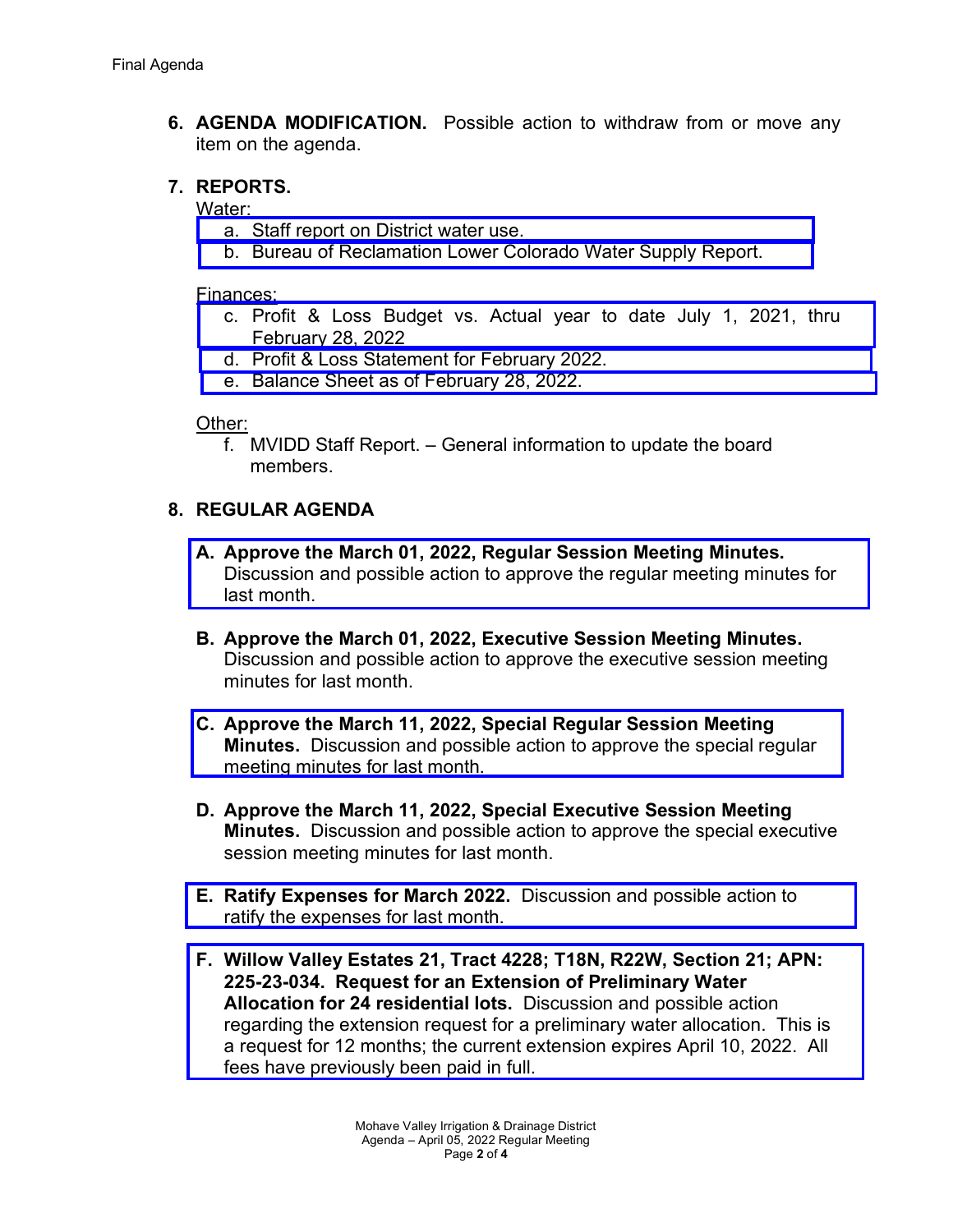- **G. [Mohave Landing, Tract 4213B: T18N, R22W, Section 23; APN:](https://mvidd.net/wp-content/uploads/2022/04/2022-04-05-Regular-Board-Action-Form-Item-8G-Mohave-Landing-T4213B-Extension-Request.pdf) 225-24- 71. Request for an Extension of Preliminary Water Allocation for 52 residential lots.** Discussion and possible action regarding the extension request for a preliminary water allocation. This is a request for 24 months; the current extension expires April 06, 2022. Fees representing 2/3 of the total fees due have been paid and the final 1/3 of the fees will be required at the time of the request for the Final Water Allocation.
- **H. Mohave Landing, Tract 4213C: T18N, R22W, Section 23; APN: 225-24- 71. Request for an Extension of Preliminary Water Allocation For 42 residential lots.** Discussion and possible action regarding the extension request for a preliminary water allocation. This is a request for 24 months; [the current extension expires April 06, 2022. Fees representing 2/3 of the](https://mvidd.net/wp-content/uploads/2022/04/2022-04-05-Regular-Board-Action-Form-Item-8H-Mohave-Landing-T4213C-Extension-Request-1.pdf) total fees due have been paid and the final 1/3 of the fees will be required at the time of the request for the Final Water Allocation.
- **I. Ratify District Engaging Copper State Consulting Group**. Discussion and possible action to ratify engaging Copper State Consulting Group for [assisting in matters concerning the Arizona House and Arizona State](https://mvidd.net/wp-content/uploads/2022/04/2022-04-05-Regular-Board-Action-Form-Item-8I-Copper-State-Consulting-Group.pdf) Senate.
- **J. Charles B. Sherrill, Jr.; T18N, R22W, Section 25; APN: 225-36-014D; Application to transfer a portion of Contract 2016-03 in Section 11 to this parcel for a new AG Contract.** Discussion and possible action [regarding the application request to transfer 11.76-acre feet of water from](https://mvidd.net/wp-content/uploads/2022/04/2022-04-05-Regular-Board-Action-Form-Item-8J-Charles-B.-Sherrill-Jr.-Application-to-transfer-AG-Water-Allocation.pdf) an existing AG contract to a new contract for 1.68 irrigable acres.
- **K. Thomas Habermel; T18N, R22W, Section 25; APN: 225-36-015; Application to transfer a portion of Contract 2016-03 in Section 11 to this parcel for a new AG contract.** Discussion and possible action [regarding the application request to transfer 17.85-acre feet of water from](https://mvidd.net/wp-content/uploads/2022/04/2022-04-05-Regular-Board-Action-Form-Item-8K-Thomas-Habermel-Application-for-AG-Water-Allocation-Transfer.pdf) an existing AG contract to a new contract for 2.55 irrigable acres.
- **L. \*Resolutions within the District regarding transfers of water allocations for commercial, industrial, and residential development.** [Discussion only regarding possible updates to current resolutions.](https://mvidd.net/wp-content/uploads/2022/04/2022-04-05-Regular-Board-Action-Form-Item-8L-Resolutions-regarding-transfers-of-water-allocations-for-comm-ind-res-development.pdf)
- **M. [\\*Fiscal Year June 2022 July](https://mvidd.net/wp-content/uploads/2022/04/2022-04-05-Regular-Board-Action-Form-Item-8M-Fiscal-Year-June-2022-July-2023-Budget-Review.pdf) 2023 Budget Review.** Discussion only to review and make comments on the next fiscal year budget.
- **N. [\\*Mohave County 2022 Tax Levies](https://mvidd.net/wp-content/uploads/2022/04/2022-04-05-Regular-Board-Action-Form-Item-8N-Mohave-County-2022-Tax-Levis-and-Rates-Certification.pdf) and Rates Certification.** Discussion only to review and make comments on the Tax Levies and Rates Certification.